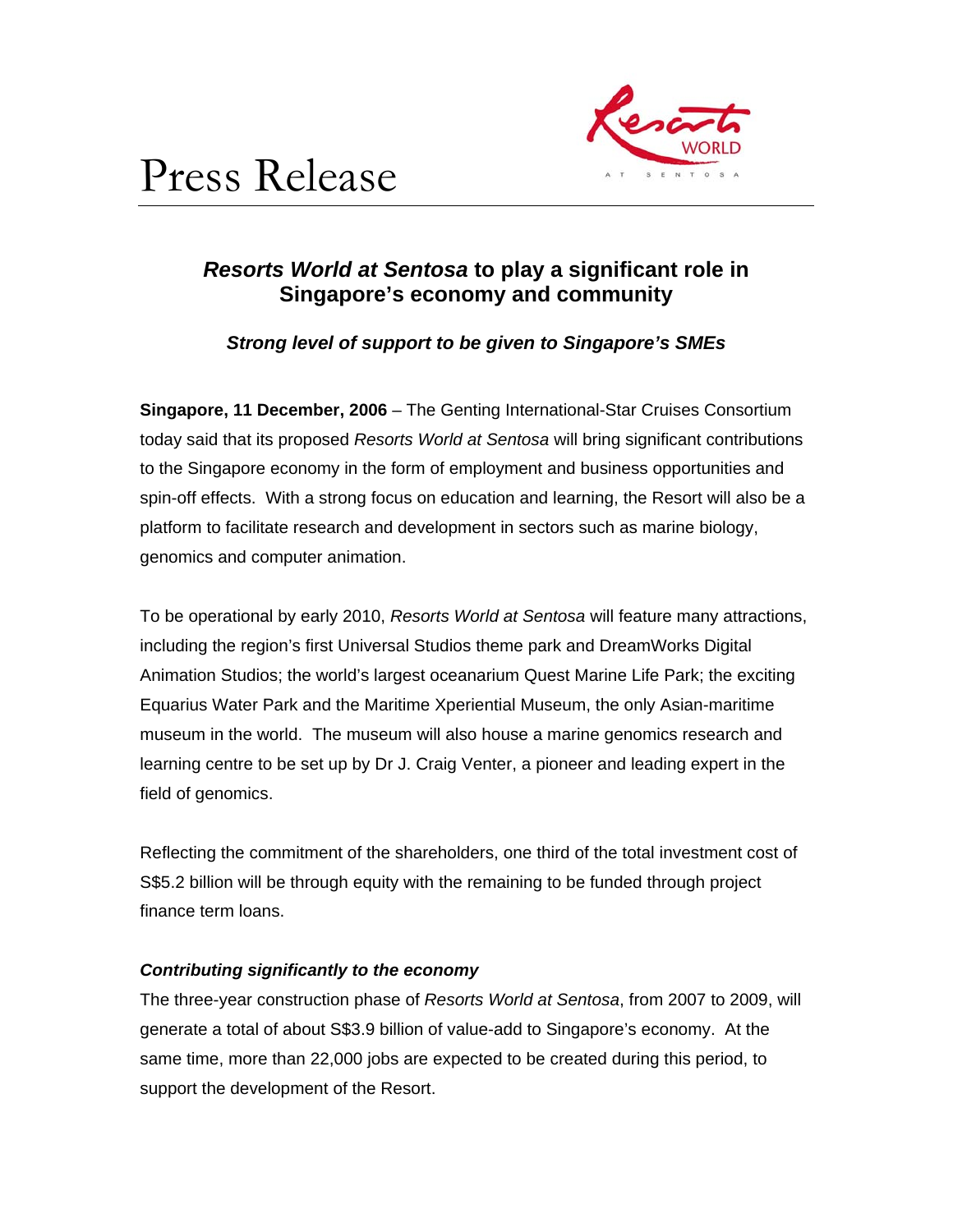The Resort expects 15 million visitors in 2010. Tourists are expected to bring in additional spending of S\$10 billion.

By 2015, *Resorts World at Sentosa* forecasts tourism receipts of S\$15 billion, accounting for half of the target set by the Singapore Tourism Board and making it the single largest contributor of tourism receipts to the country.

Some 10,000 employees will be working in *Resorts World at Sentosa* when it opens. There will be a broad range of jobs available including managerial, technical and frontline positions as well as many in specialised sectors such as theme park operations, resort entertainment and gaming.

### *Supporting small and medium-sized enterprises (SMEs)*

As far as possible, *Resorts World at Sentosa* intends to provide business opportunities to SMEs in Singapore through the award of contracts for goods and services such as hotel supplies, security, laundry and landscaping. Each year, about S\$200 million worth of goods and services are expected to be procured from SMEs.

To support this effort, *Resorts World at Sentosa* will rope in financial institutions to provide financing support to SMEs interested to provide goods and services to the Resort. Such financing will improve cash flow for the SMEs and enable them to invest in equipment and resources so that they can participate in the significant opportunities that the Resort will offer.

Mr Lim Kok Thay, Chairman of Genting International and Star Cruises, said, "Some 90 percent of business establishments in Singapore are SMEs, which employ about 50 percent of the workforce here. SMEs sometimes face tight cash flow which can restrict their access to market opportunities and hence their ability to expand. This initiative is our way of supporting local SMEs and nurturing entrepreneurship. It removes a distraction for the SME and allows it to focus on delivering quality goods and services. "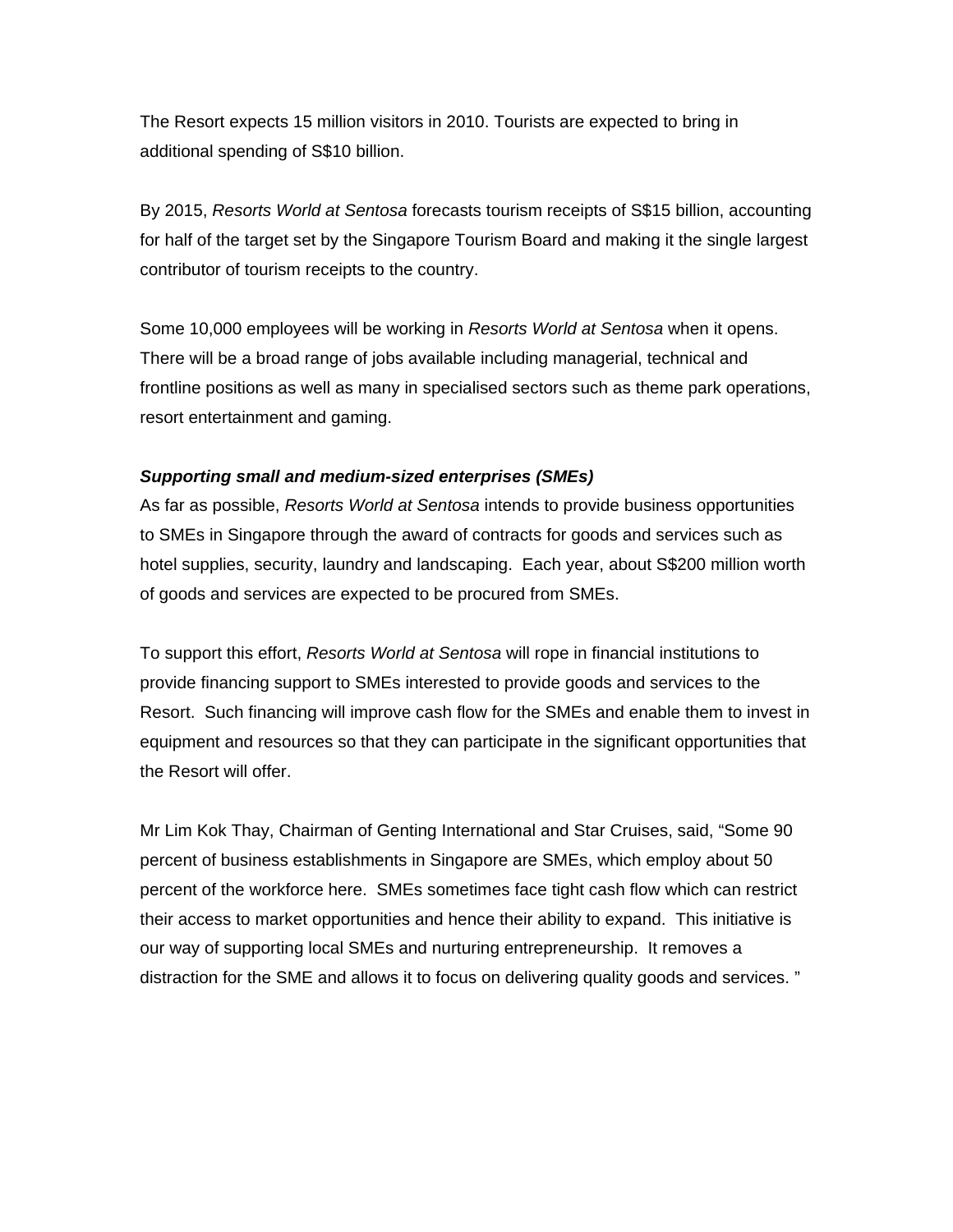#### *Promoting research and education*

On the learning and education front, three attractions – Quest Marine Life Park, Maritime Xperiential Museum and Universal Studios Singapore – will have components that support Singapore's effort to be a centre of excellence in the biosciences and creative arts.

Quest Marine Life Park will house the Quest Medical and Marine Science Centre, focusing on marine science and ecological education. Among the many programmes that Quest Marine Life Park will introduce is 'Learning Quest' which will offer visitors a once-in-a-lifetime opportunity to discover amazing facts about marine creatures like dolphins, stingrays and sea turtles.

The 'Marine Science Outreach' programmes will include in-class lessons by park educators to primary and secondary school students as well as marine science-in-action field trips for students both within the Park and at offshore facilities. The Park will also foster student careers in marine biology, veterinary science, engineering and hospitality through its internship programme.

Quest Marine Life Park intends to provide critical funding for major international university and marine biology programmes, and will place 20 or more qualified postgraduate students from Singapore in a sponsored research fellowship with the world's most prominent marine biologists. The Park will also provide logistical and funding support to a Singapore-based Rescue Centre and Emergency Response team for wild dolphins and other marine animals that are stranded or found sick or injured in the region.

At the Maritime Xperiental Museum, leading genomist, Dr J. Craig Venter will set up the Marine Environmental Genomics Research and Learning Centre, which will allow young children across Asia to discover bioscience and genomics through a fun, hands-on inquiry-based approach. They can try their hand at sequencing genes, making scientific discoveries and solving crime scenes.

The Centre will also be involved in scientific research to sequence the genomes of marine micro-organisms found in the waters of South East Asia, through the extension of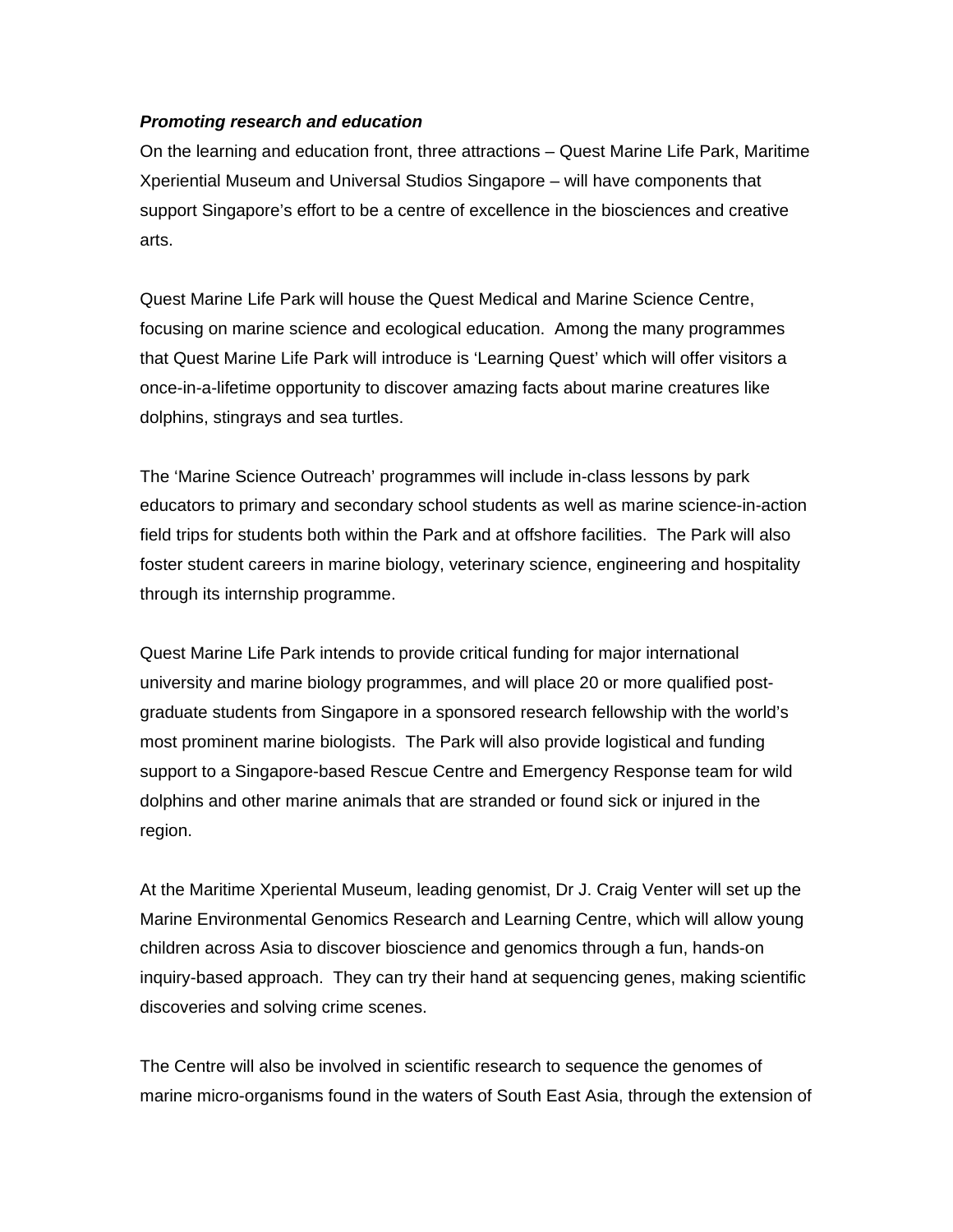Dr Venter's Sorcerer II Expedition, a global oceanographic mission to collect water samples around the world in order to uncover the rich microbial diversity of the earth's oceans.

Within Universal Studios Singapore will be a 1,400 square metre DreamWorks Digital Animation Studio which will give visitors a peek 'behind the scenes' to learn how film animators are using state-of-the-art computer technology to create some of today's most popular films.

### *Delivering a Resort for all Singaporeans*

Besides drawing large numbers of tourists to Singapore with its array of family-friendly attractions, *Resorts World at Sentosa* will also be a place that Singaporeans can call their own.

Beyond the gated attractions, the Resort will offer free entertainment and attractions like the Crane Ballet, a showcase of multi-media moving art and cleverly choreographed animatronics crane dances at the waterfront. The 1,700-seat Imagineering theatre will feature a magical dreamlike show with water, light and visual effects. And there will be an unparalleled array of retail and dining options at the FestiveWalk with roving acts and street performances at the Bull Ring.

Mr K T Lim stressed, "While *Resorts World at Sentosa* will be a catalyst for Singapore's tourism industry, we have not forgotten that it is also a resort for the people of Singapore. We will deliver a world-class tourism product that supports Singapore's economy, promotes its culture of knowledge and excellence, and be an asset that the community will be proud of."

-ends-